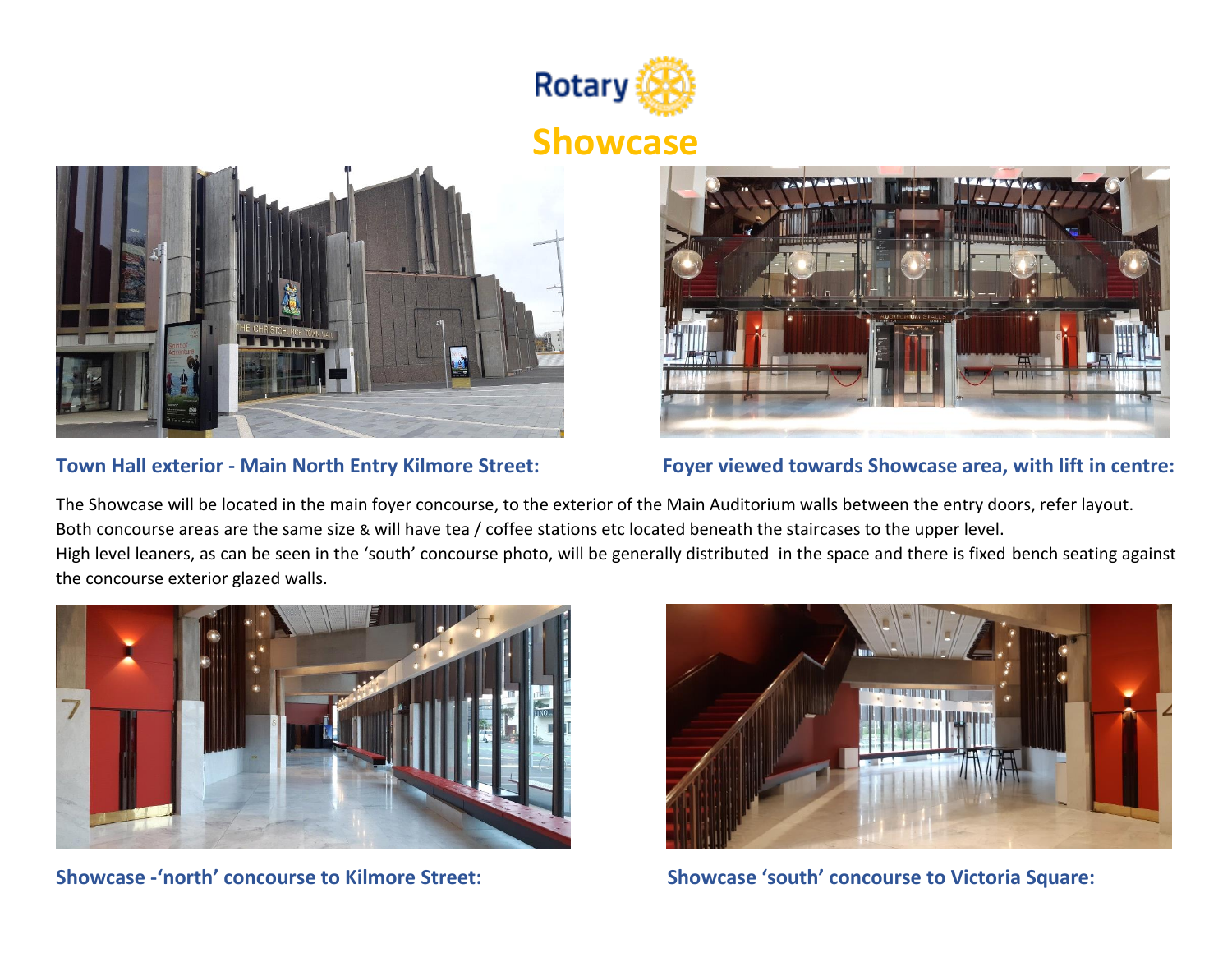

To secure a Showcase Booth go through to Register for Conference tab and complete the showcase details option, reading first Note 5 on the Registration page. The cost of a booth is NZ\$1,092.50 GST Inc.

- **Rotary Showcase Booths, numbered 1-20,** will be in the general Entry Foyer and Registration area, where all Morning, Afternoon teas + Lunch will be available, with tea stations at each end of the north and south concourses adjacent to booths 4 & 20 to ensure the space is best utilised.
- The **James Hay Theatre** where **Regeneration Conference 2019** will be held, is to the right, with the Douglas Lilburn Main Auditorium to the left.
- Access to the tiered James Hay Theatre is by four sets of stairs up to a mezzanine level, or by lift located between booths 9&12.